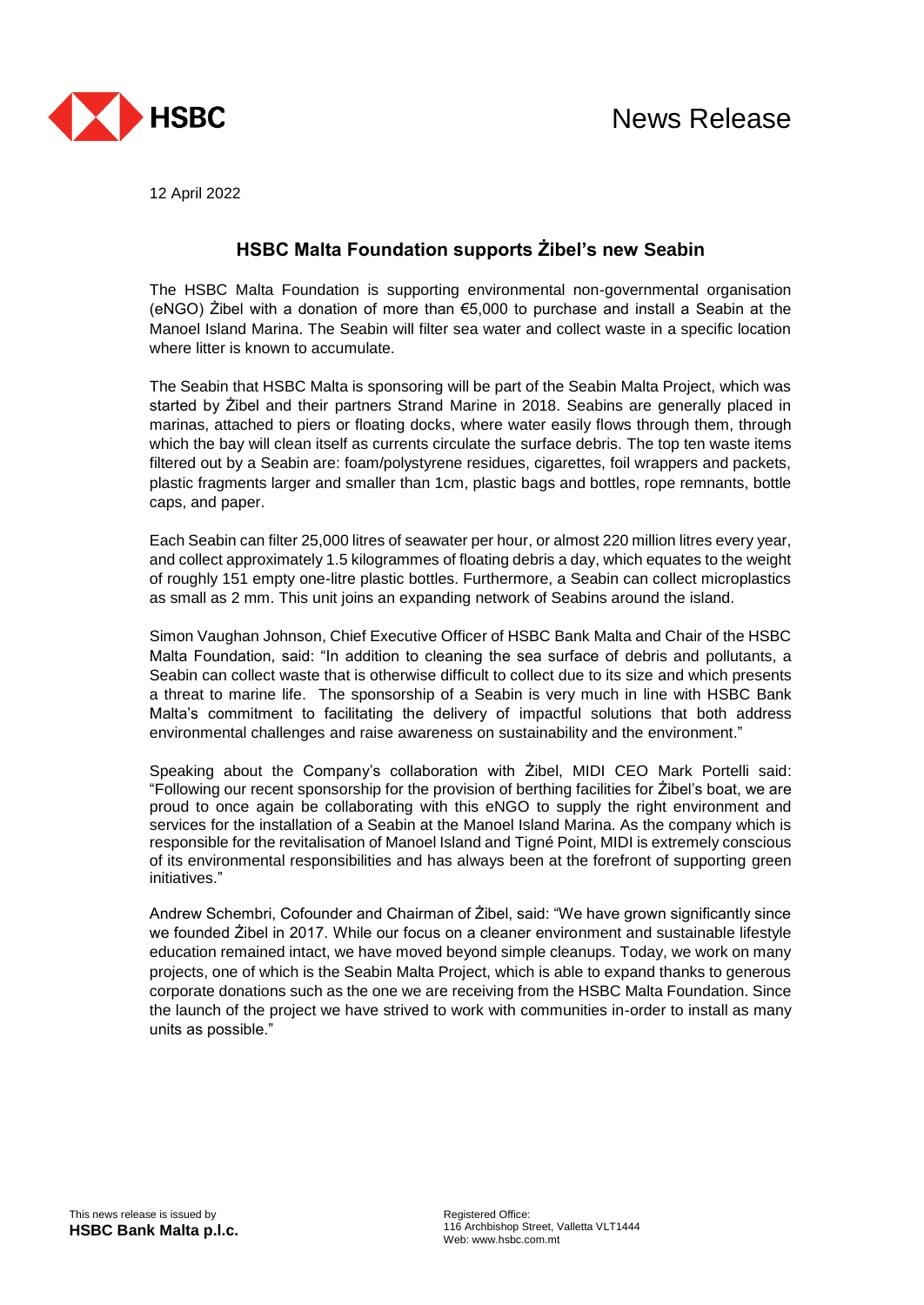

**Waste collected by the HSBC Malta Foundation funded Seabin.**



**The HSBC Malta funded Seabin is attached to the pier in the marina.**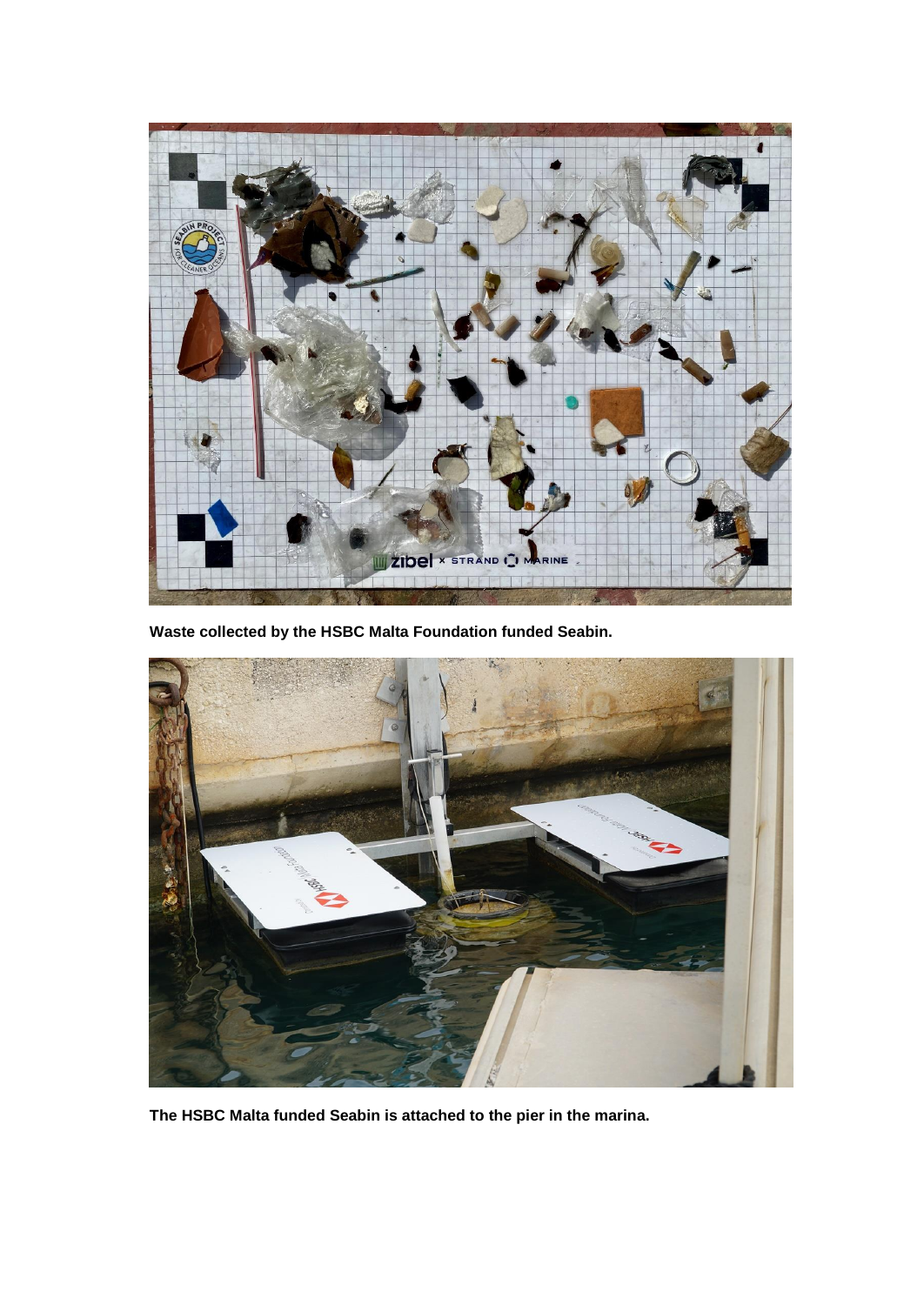

**From the left to right: MIDI CEO Mark Portelli; Andrew Schembri, Cofounder and Chairman of Żibel; Simon Vaughan Johnson, Chief Executive Officer of HSBC Bank Malta and Chair of the HSBC Malta Foundation; Michele Cordina, Executive Director of HSBC Bank Malta; and Matthew Travers, Managing Director of Strand Marine.**